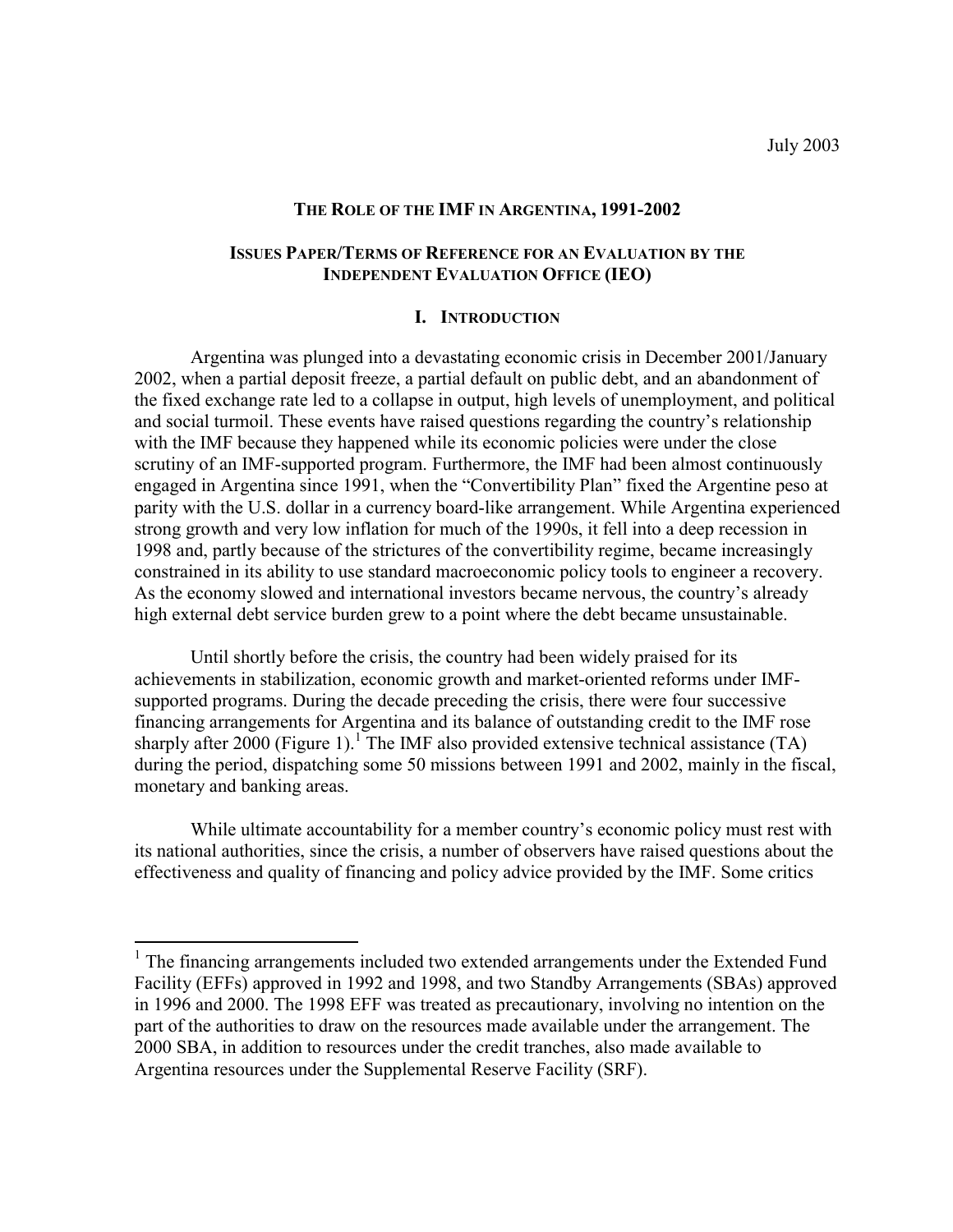

have argued that the IMF's main fault lay in providing too much financing without requiring sufficient policy adjustment, while others have alleged that the policies recommended by the IMF actually contributed to the crisis. In either case, the eventual collapse of the convertibility regime and the associated adverse economic and social consequences for the country have, rightly or wrongly, had a reputational cost for the IMF.

 This evaluation will focus on the period from 1991 to early 2002, covering the time from the adoption of the convertibility regime to the immediate aftermath of its collapse.<sup>2</sup> The evaluation will review the evolution of the IMF's advice and internal views on key areas of Argentina's economic policy, identify how the IMF came to certain decisions at critical junctures in its relationship with the country, and assess how reasonable the decisions were in light of information available at the time. The evaluation will also consider--with the benefit of hindsight--if better outcomes could have been achieved with a different set of decisions by the IMF. Since the decisions of the IMF could not have been independent of the decisions and actions of the national authorities, the evaluation will implicitly take positions on decisions of the authorities in some cases, particularly when considering ownership and implementation issues. However, the primary focus of the evaluation will be placed on drawing lessons for the IMF. In discussing the decision making process within the IMF, due attention will be paid to the respective roles played by IMF staff, management, the Executive Board and, to the extent possible, the major shareholder governments.

 $\overline{a}$ 

 $2^2$  The choice of this period leaves out issues related to the role of the IMF in Argentina's subsequent economic reconstruction and recovery. The IEO's terms of reference do not allow us to evaluate issues that have direct bearing on the IMF's ongoing operations.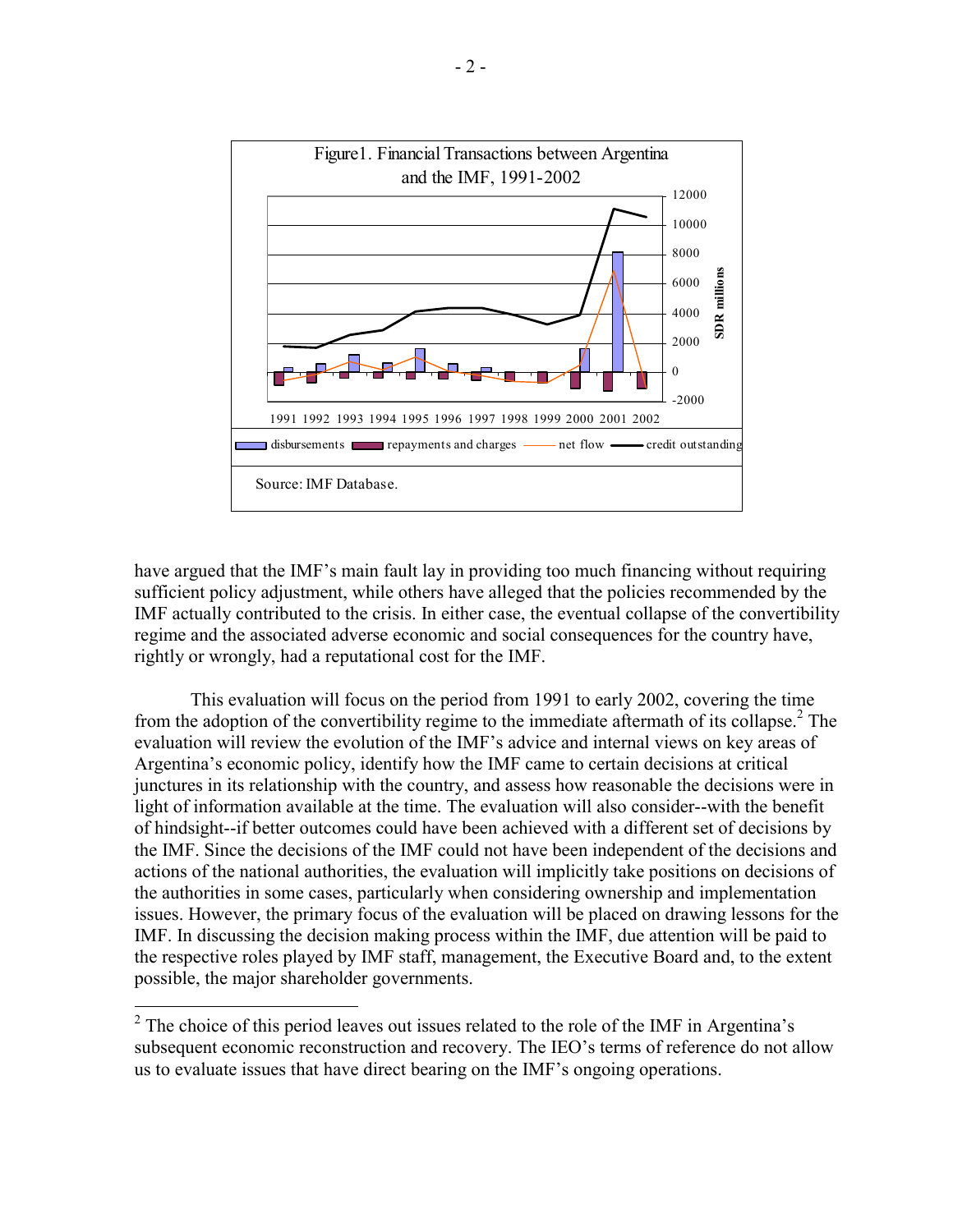This version of the paper incorporates the many comments and suggestions on an earlier draft received from IMF staff, members of the Executive Board, external experts and visitors to the IEO's website. It is now being published on the website to invite inputs and comments on the set of issues the IEO intends to explore in the evaluation. Section II briefly surveys the key developments in Argentina's economy and economic policies during the period under consideration, and reviews some of the interpretations of these events that have been provided by academic and other observers. Section III discusses the principal issues that the IEO has identified as relevant for the evaluation. Finally, section IV describes the methodology and timeline of the evaluation.

## **II. BACKGROUND**

#### **A. Economic Developments under the Convertibility Plan**

 Following a decade of high inflation and stagnant output, and several failed attempts to stabilize the economy, Argentina fell into hyperinflation in 1989. The Convertibility Plan, introduced in April 1991, was designed to stabilize the economy through drastic, and almost irreversible, measures. The plan was centered around the use of a currency board-like arrangement, in which the peso (set equal to 10,000 australes) was fixed at par with the U.S. dollar and autonomous money creation by the central bank was severely constrained. Significantly, it also included a broader agenda of market-oriented structural reforms to promote efficiency and productivity.

 After the adoption of the Convertibility Plan, stabilization was achieved quickly and, with the aid of structural reforms, the economy grew at an average rate of 6 percent per year through 1997 (see Table 1 in the appendix for key economic indicators during 1991-2002). Although a few recessionary episodes were experienced, they were short lived and, except for the one that followed the Mexican crisis in early 1995, relatively mild. The Mexican crisis tested the resilience of the convertibility regime, as interest rates rose sharply, output fell substantially, and unemployment increased to over 18 percent. When a V-shaped recovery ensued, this was widely interpreted as evidence of its robustness and credibility.

 The recession that began in the second half of 1998, however, turned out to be both prolonged and severe. It was triggered and then compounded by a series of adverse external shocks, particularly the Russian default and the LTCM crisis in August-September 1998 and the devaluation of the Brazilian real in January 1999. In contrast to most other emerging market economies at the time, the Argentine economy did not enjoy a rapid recovery. Instead, the sluggishness of GDP growth fueled concerns about the sustainability of public debt, concerns which eventually became self-fulfilling.

 In late 2000, Argentina began to experience severely diminished access to capital markets, as reflected in a sharp and sustained rise in spreads on Argentine bonds over U.S. Treasuries (Figure 2). To this, the IMF responded by providing exceptional financial support. Uneven implementation of promised fiscal adjustment and reforms, a worsening global macroeconomic environment, and political instability, however, led to the complete loss of market access and intensified capital flight by the second quarter of 2001. A series of deposit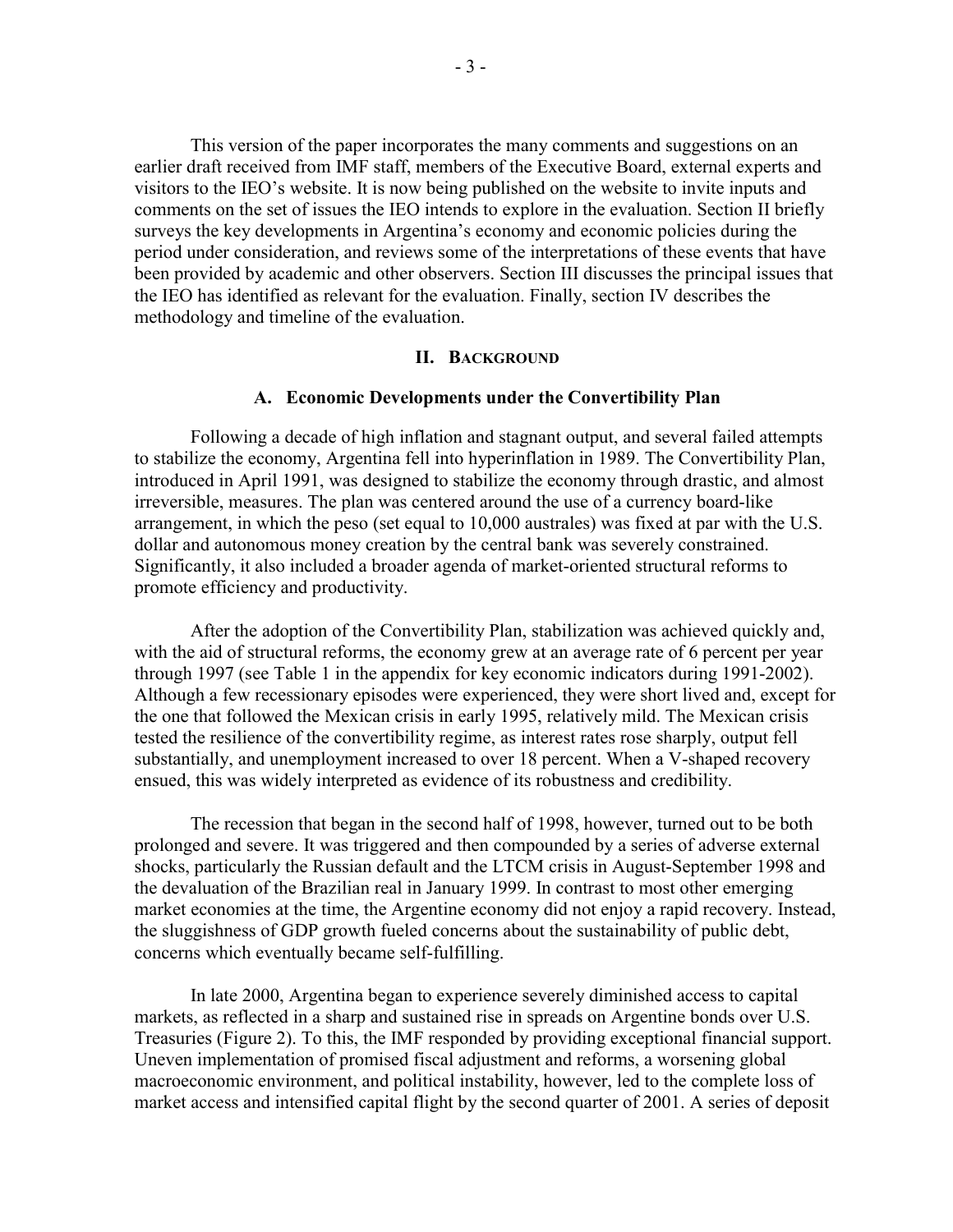runs began to have a severe impact on the health of the banking system. In December 2001, the Argentine authorities imposed a partial deposit freeze. With Argentina no longer in compliance with the conditions of the expanded IMF-supported program, the IMF decided to suspend disbursements. At the end of December, in a climate of severe political and social unrest, the country partially defaulted on its international obligations; in January 2002, it formally abandoned the convertibility regime. A sharp depreciation of the peso and a fullblown banking sector crisis ensued. By the end of 2002, the economy had contracted by 20 percent since the onset of the recession in 1998, with tremendous economic and social costs to the population.



# **B. Factors Contributing to the Crisis**

 While there are competing explanations as to the primary cause of the Argentine crisis, it is clear that several factors played a role in creating vulnerabilities, with changing relative importance over time. These include: (i) an excessively lax fiscal policy, particularly during times of rapid growth when substantial fiscal surpluses should have been achieved as a buffer against future downturns; (ii) the convertibility regime itself, which did not allow needed real exchange rate adjustment to take place through nominal depreciation; (iii) excessive and unpredictable swings in the volume of global capital flows to emerging market economies; (iv) the slow pace of structural reform in some critical areas, which hindered the ability of domestic wages and prices to adjust quickly; and (v) institutional and political factors which prevented the prompt implementation of corrective measures. Against this background, some additional factors helped to trigger the crisis and to exacerbate the impact of these underlying weaknesses: (vi) a series of adverse external shocks, including the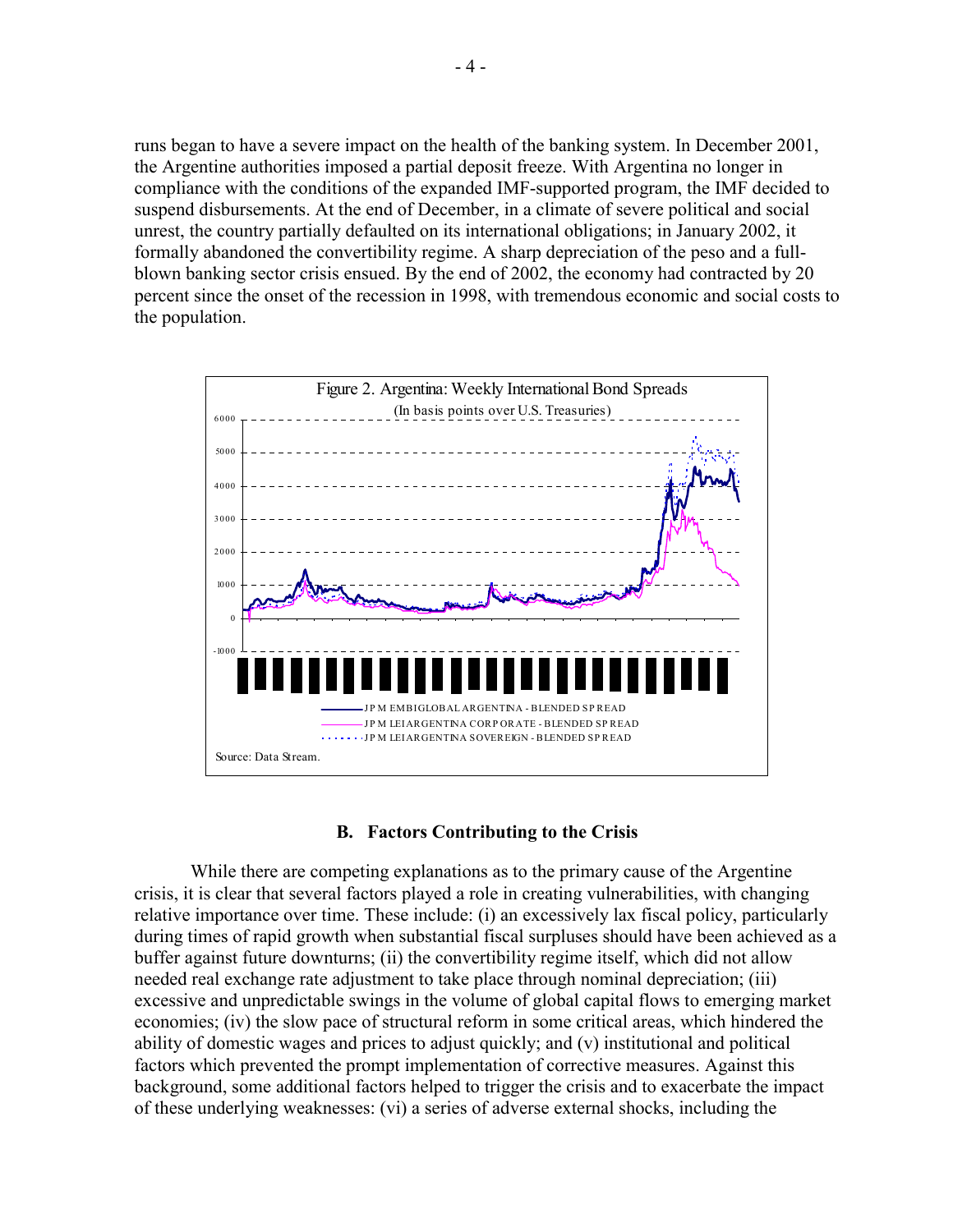appreciation of the U.S. dollar, the Russian default and the LTCM crisis, the devaluation of the Brazilian real, and the global economic slowdown; (vii) the impact of slow growth and high interest rates (resulting from higher risk premia on Argentine bonds) on the prospective path of the ratio of debt to GDP; and (viii) in the final stage of the crisis, a weakening of prudential defenses in the banking system, which contributed to the loss of confidence in the currency and complicated attempts to restore stability once the convertibility regime collapsed. It is possible that any one or a few of these factors would have been only a drag on growth and a potential source of vulnerabilities, but all these factors in combination proved to be sufficient to create a major crisis and to make the convertibility regime all but impossible to sustain.

# **(i) Fiscal policy**

 Many observers have held that fiscal policy was excessively lax, particularly in those years when rapid growth offered scope for a countercyclical fiscal policy that would have helped to reduce debt. Persistent deficits reflected the poor transparency of fiscal operations, widespread tax avoidance and evasion, and the limited ability of the federal government to control the expenditures of the provincial governments. Compounding these weaknesses, it is sometimes argued that irresponsible policies were pursued, such as using proceeds from privatization for current expenditures instead of debt reduction. As a result, when a recession hit in 1998, the debt stock had grown to such an extent that stabilizing it would have required a sharply procyclical fiscal adjustment, which may not have been realistic in the context.

## **(ii) The convertibility regime**

 Another common view challenges the choice of the convertibility regime itself, given the lack of price and wage flexibility and the country's geographical pattern of trade and vulnerability to external shocks. As a result, the convertibility regime did not allow the real effective exchange rate of the peso to depreciate when necessary. In particular, the strength of the U.S. dollar in the late 1990s and the devaluation of the Brazilian real in 1999 led to a sustained rise in Argentina's real effective exchange rate, which in turn caused a loss of competitiveness and stifled growth and exports. Moreover, convertibility obliged Argentina to align its monetary policy with that of the United States, despite cyclical differences between the two countries. According to this line of analysis, Argentina's fiscal policy might have been more sustainable if the convertibility regime had not been in place. Instead, as the exchange rate peg forced an increase in the debt service ratio by suppressing the growth of exports and widening the current account deficit, there was no politically feasible stance of fiscal policy that would have been compatible with the exchange rate regime, once the economy had slowed down.

#### **(iii) Decline in capital flows**

 Some have argued that Argentina relied too much on capital inflows, rather than generating domestic savings, in part reflecting the relatively slow development of domestic financial markets. When there was a sharp reduction (or "sudden stop" as it is sometimes called) in global capital flows to emerging market economies in 1998, it became increasingly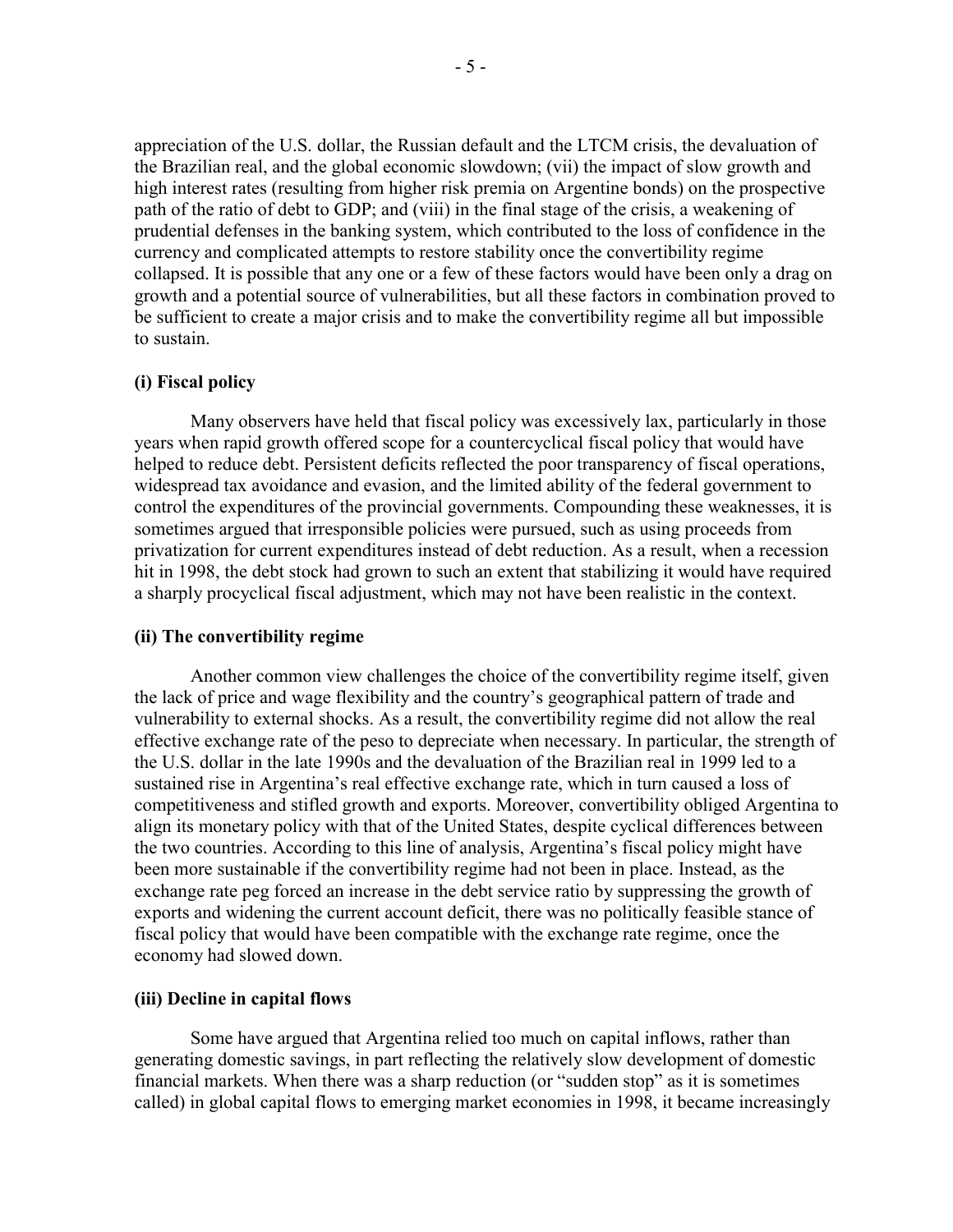costly for Argentina to raise funds on international capital markets. Because of the convertibility regime, and because of the relatively small size of its export sector, Argentina could not easily adapt to the shock through a rapid depreciation of the real exchange rate. Thanks to careful management of maturity structure, the impact of the fall in inflows was not as sudden as it would have been had more of the debt been contracted at shorter maturities. Nevertheless, as adverse debt dynamics (see below) took their toll, eventually Argentina faced few options beyond restructuring the debt or outright default.

## **(iv) Structural reform**

The structural rigidity of the Argentine economy--and the lack of reform to correct the problem--is another factor that has been cited as having contributed to the crisis. The convertibility regime required that real exchange rate adjustment take place through price changes, rather than through movements in the nominal exchange rate. This meant that, in the conditions facing Argentina from 1995 onwards, domestic prices and wages needed to fall in order to compensate for the appreciation of the U.S. dollar against other major currencies. Yet, after some efforts in the early 1990s, attempts to reform the labor market came to a virtual halt in the mid-1990s, and progress in the liberalization of other areas, such as product markets, foreign trade, utilities and infrastructure, was slow. Openness to trade was another area where structural reform may have been incomplete. While many direct and indirect trade barriers were removed, and while exports did grow steadily, by the end of the 1990s Argentina was still a relatively closed economy. This limited the country's ability to earn foreign exchange to repay its external debt. It also meant that a very large real depreciation was necessary to counteract shocks such as the strength of the U.S. dollar in the late 1990s and the global economic slowdown in 2001. Finally, the persistence of the current account deficit through the 1990s may itself have partly reflected structural inefficiencies.

#### **(v) Institutional and political factors**

 Some have noted the institutional and political features of Argentina as factors that limited the ability of the federal government to take decisive actions when confronted with a crisis. Electoral politics, for example, led to compromises on needed fiscal adjustment in the provinces and on the structural reform agenda. In general, the considerable power of the provincial governments, in a context where provinces had been entrusted with major public expenditure responsibilities, greatly reduced the flexibility of fiscal policy. Corruption and other governance issues have also been cited as factors undermining the credibility of the authorities.

#### **(vi) External shocks**

 It is often pointed out that Argentina benefited from the favorable global economic conditions that characterized much of the 1990s. When these conditions began to deteriorate toward the end of the decade, the impact on Argentina was severe, and all the more so because the convertibility regime and remaining structural rigidities prevented a flexible domestic policy response. Among the external shocks were the Russian/LTCM crises of 1998, which led to a reduction in capital flows to emerging market economies and an increase in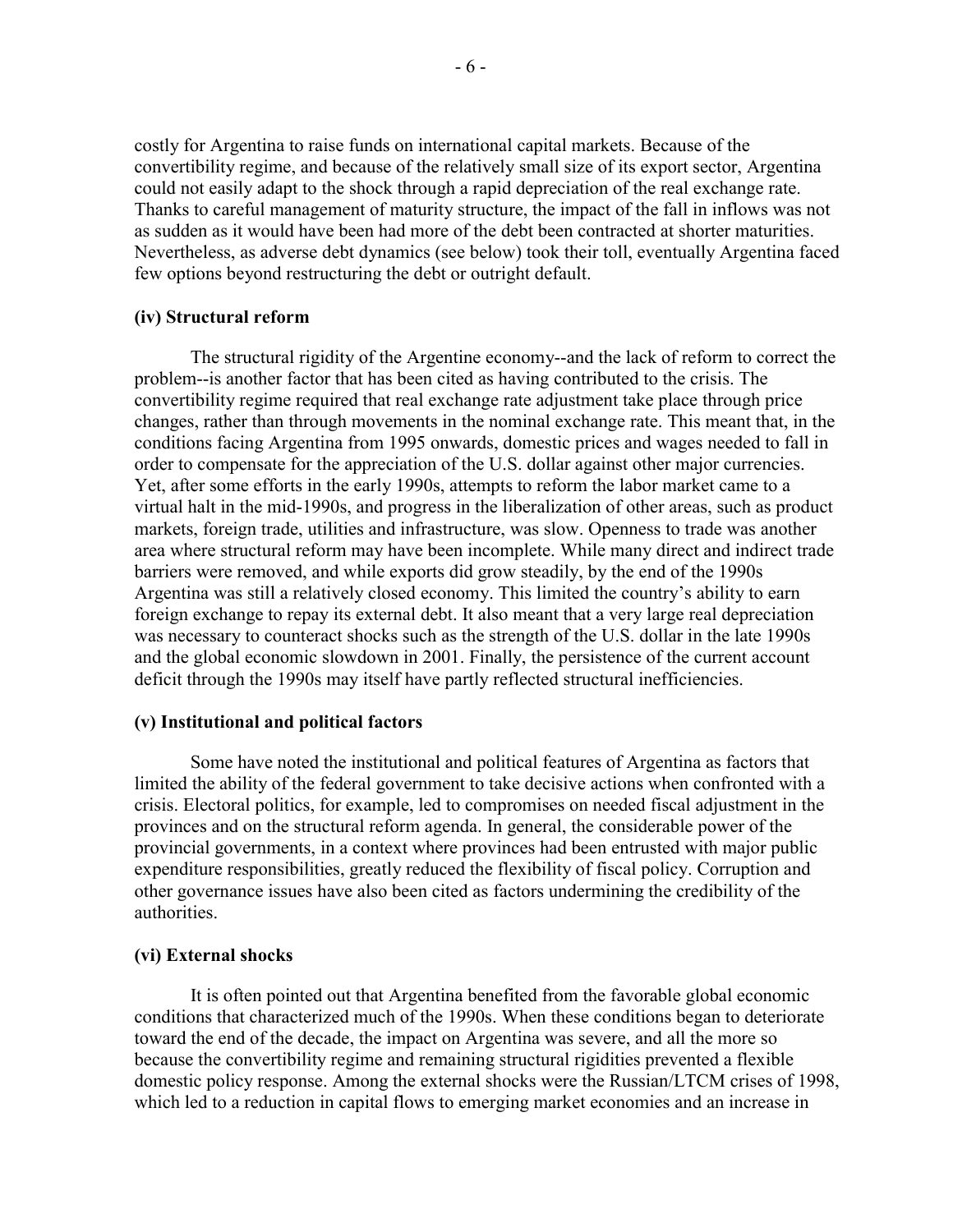risk premia; the devaluation of the Brazilian real, which had a negative impact on the competitiveness of Argentina's exports; the appreciation of the U.S. dollar against most other currencies in the late 1990s, which increased Argentina's real effective exchange rate; and the global economic slowdown that started in the beginning of 2001, which depressed the price of Argentina's main exports.

# **(vii) Debt dynamics**

Given the past history of fiscal policy, debt dynamics began to have a life of its own, severely constraining the policy options available to the authorities. Many commentators emphasize that, after 1998, the combination of a large existing stock of external debt, rising country risk premia and sluggish growth caused the ratio of debt to GDP to rise uncontrollably. All of these factors fed upon one another, to the point where it would have been necessary for the authorities to run an unrealistically large primary surplus simply to keep the debt to GDP ratio from rising further.

# **(viii) The banking system**

 Until the depositor runs started to accelerate in the spring of 2001, the Argentine banking system was considered to be a model for emerging market economies in terms of prudential standards, capitalization and liquidity. The sound banking system, a product of sustained efforts by the authorities, was an important supporting element of the convertibility regime in which the ability of the central bank to serve as the lender of last resort was limited. By the end of 2001, however, the cumulative effects of several years' recession, a year's capital flight and a series of controversial policy moves had left the banking system vulnerable to any further blows to public confidence. It has been widely argued that the manner in which the authorities tried to manage the exit from convertibility--including the legally ambiguous measures to block deposits, and the forced conversion of dollardenominated bank assets and liabilities into pesos at asymmetric rates--compounded these weaknesses. As a result, Argentina entered 2002 with not only a currency and sovereign debt crisis, but a banking crisis as well. This severely complicated efforts to resolve the multiple crises as quickly as possible.

# **III. ISSUES FOR EVALUATION**

 The purpose of this evaluation is to draw lessons for the IMF from its involvement in Argentina during the convertibility regime and its immediate aftermath. In doing this, we will seek to answer the following overarching questions:

- What was the IMF's diagnosis of conditions in Argentina and how did it evolve over time?
- How was the IMF's diagnosis translated into program design, conditionality and financing decisions?
- What were the roles of IMF staff, IMF management, the Executive Board, and the authorities of large shareholder governments in the formulation of IMF decisions?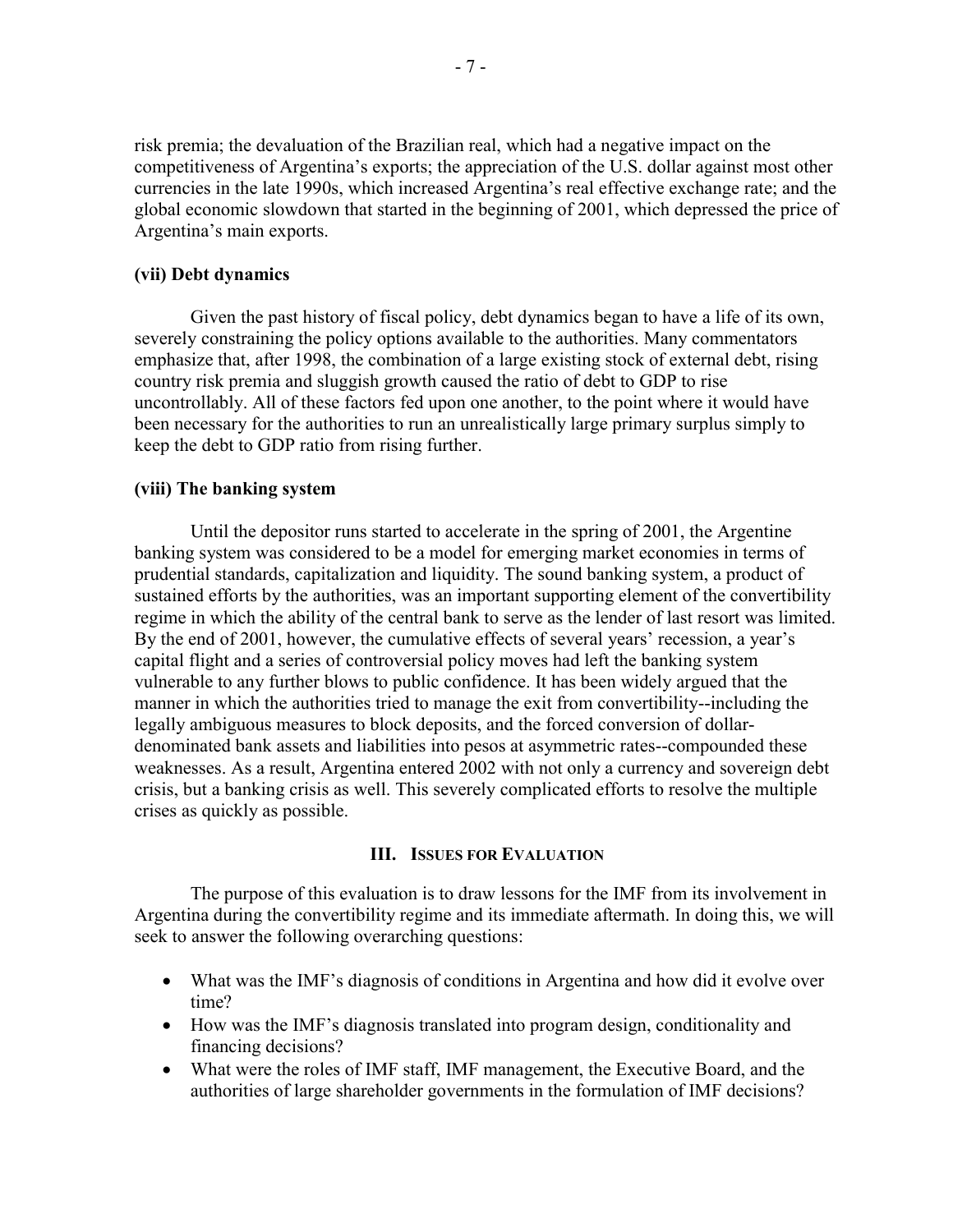- How quickly and effectively were the lessons from previous crises (including the Mexican, East Asian and Brazilian crises) incorporated into policy advice, financing policies and decision-making procedures?
- What was the influence of global and regional conditions, particularly the desire to prevent contagion to and from other emerging market economies, on the decisions made in regard to Argentina?
- Were the views and preferences of national authorities given too much, too little or an appropriate amount of consideration in program design? In other words, was the proper balance struck between "ownership" and the objectives of the IMF, in cases where these were not in alignment?
- How effective were the IMF's policy advice and conditionality in influencing the policies actually pursued by the authorities? To what extent was insufficient implementation of agreed policies the cause of the problem?
- What have been the lessons drawn by the IMF from the crisis to date? Should more or different lessons be learned?

 In what follows, we present a list of specific issues to be addressed in the evaluation. These issues can be divided into two broad categories, corresponding to the two related but distinct phases of IMF involvement: first, the precrisis period of 1991-2000, and second, the crisis and its immediate aftermath, 2000-2002.

# **A. The Precrisis Period, 1991-2000**

 From the establishment of the convertibility regime in 1991 until late 2000, the IMF saw its primary role as providing a supportive environment for the success of convertibility through its financing and policy advice. The emphasis of the advice was on the strengthening of the financial system, the implementation of structural reforms, and the adoption of an appropriate fiscal policy stance. Among the issues to be considered are:

- THE CONVERTIBILITY REGIME. What were the IMF's initial views on the convertibility regime and how did they evolve over time? Did it view the convertibility regime as a sustainable system, given Argentina's economic and structural characteristics, including its openness and trading pattern? What were the IMF's views on when and how to exit from the fixed exchange rate peg? Did it have, and discuss with the authorities, an exit strategy? What was the IMF's assessment of Argentina's real effective exchange rate over the period? Were the IMF's views on these issues similar to those of the Argentine authorities or market participants?
- FISCAL POLICY. How thoroughly did the IMF analyze the stance of fiscal policy? For example, did it fully take into account off-budget items (if any), provincial finances, deferred payments, the nonrecurring nature of some receipts, pension reform, etc.? How did it view the fiscal impact of the pension reform? What advice was given, through surveillance and technical assistance, in the areas of tax administration, fiscal federalism and fiscal transparency? How adequately did it analyze debt sustainability,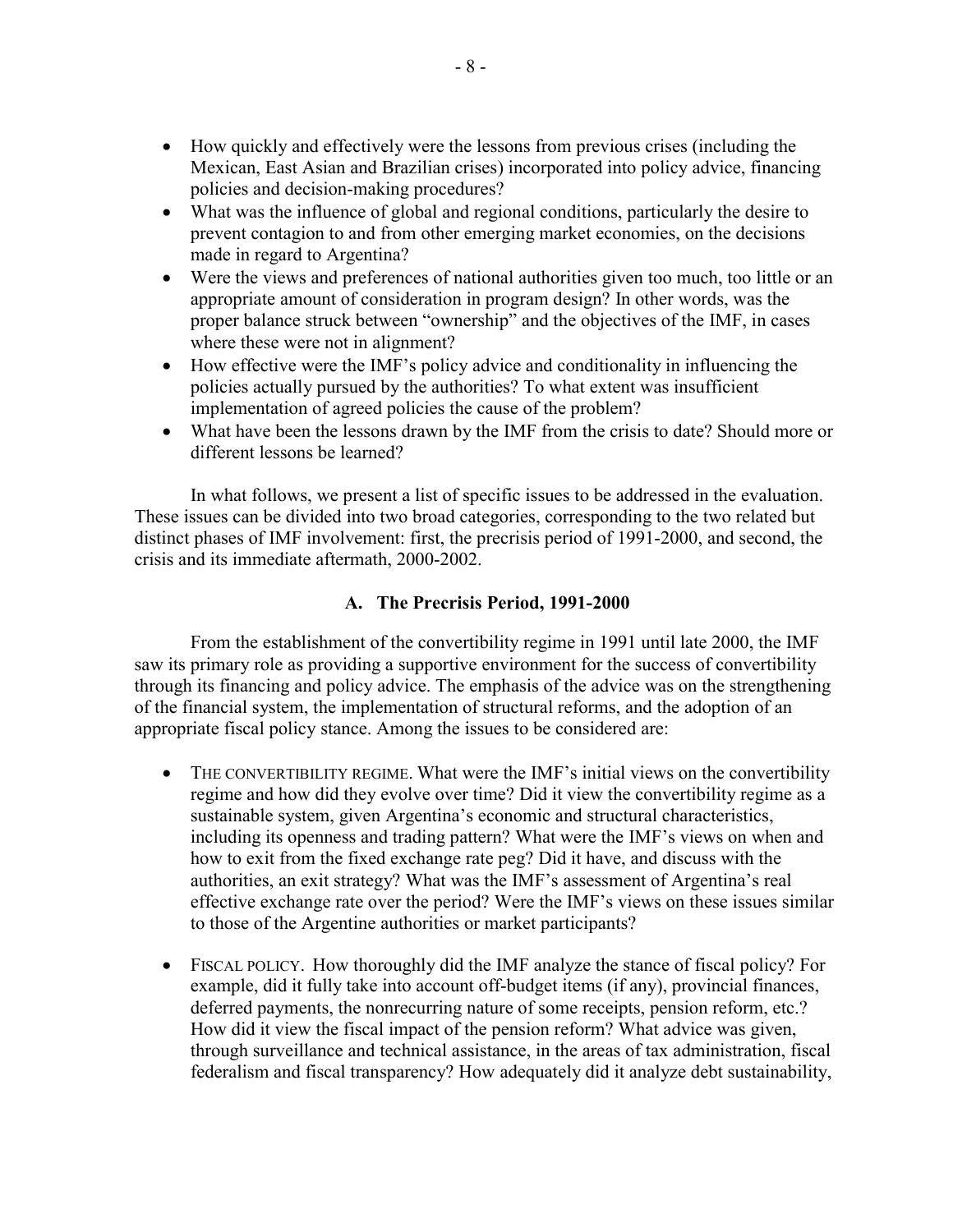and how was this analysis translated into advice on fiscal policy? What was the impact of this advice, and what factors determined the strength of this impact?

- EXTERNAL DEBT INFLOWS. How aware was the IMF of vulnerabilities inherent in borrowing in foreign currency? Why was there a large accumulation of external debt when fiscal deficits were seemingly modest? What were the underlying assumptions about the sustainability of capital inflows and determinants of Argentina's sovereign spread? What was the quality of dialogue with the private sector in assessing how the markets might react to adverse economic developments?
- STRUCTURAL REFORM. How successful did the IMF view the initial round of structural reforms in the labor market, privatization and other competitiveness enhancing areas? How did the IMF collaborate with the World Bank in Argentina's structural reform program? How did the IMF react to the apparent halt of initial gains in structural reform?
- INSTITUTIONAL AND POLITICAL FACTORS. What was the IMF's analysis of the ways in which Argentina's institutional weaknesses and political process conditioned economic policy making? Was the IMF candid in discussing corruption, tax evasion, and other governance issues? How much did the IMF analyze the political feasibility of the policies it was advocating? Did structural conditionality appropriately address Argentina's chronic institutional weaknesses?
- VULNERABILITIES IN THE BANKING SYSTEM. What were the IMF's initial views of Argentine's banking system? How did the IMF contribute to the strengthening of the banking system through policy advice and technical assistance? Was the IMF aware of latent vulnerabilities arising from financial dollarization, exposure to the public sector, and the limitation on lender of last resort support? Did it have an estimate of the private sector balance sheet, and consider how this might affect the banking system in the event of a major shock?
- OFFICIAL FINANCING. What was the rationale for continued financial support, particularly after macroeconomic stabilization had largely been achieved in 1993, and how was the level of access determined? Was there an exit strategy from IMF financing? How did the IMF's views on key economic policy issues influence program design? Was conditionality adequately supportive of the IMF's policy advice? Given the large number of waivers granted to Argentina over the period, was the IMF's appraisal of performance under its programs suitably rigorous? What was the impact of successive IMF-supported programs on private capital flows and did they create moral hazard? What was the role of IMF financing in helping Argentina to weather the crises that affected Mexico in 1994-95, East Asia in 1997-98, Russia in 1998 and Brazil in 1998-99? Were the criteria for access to exceptional finance (greater than three times the member's IMF quota) followed? Would the size of access have been justified if the criteria adjusted subsequently had been in force at the time?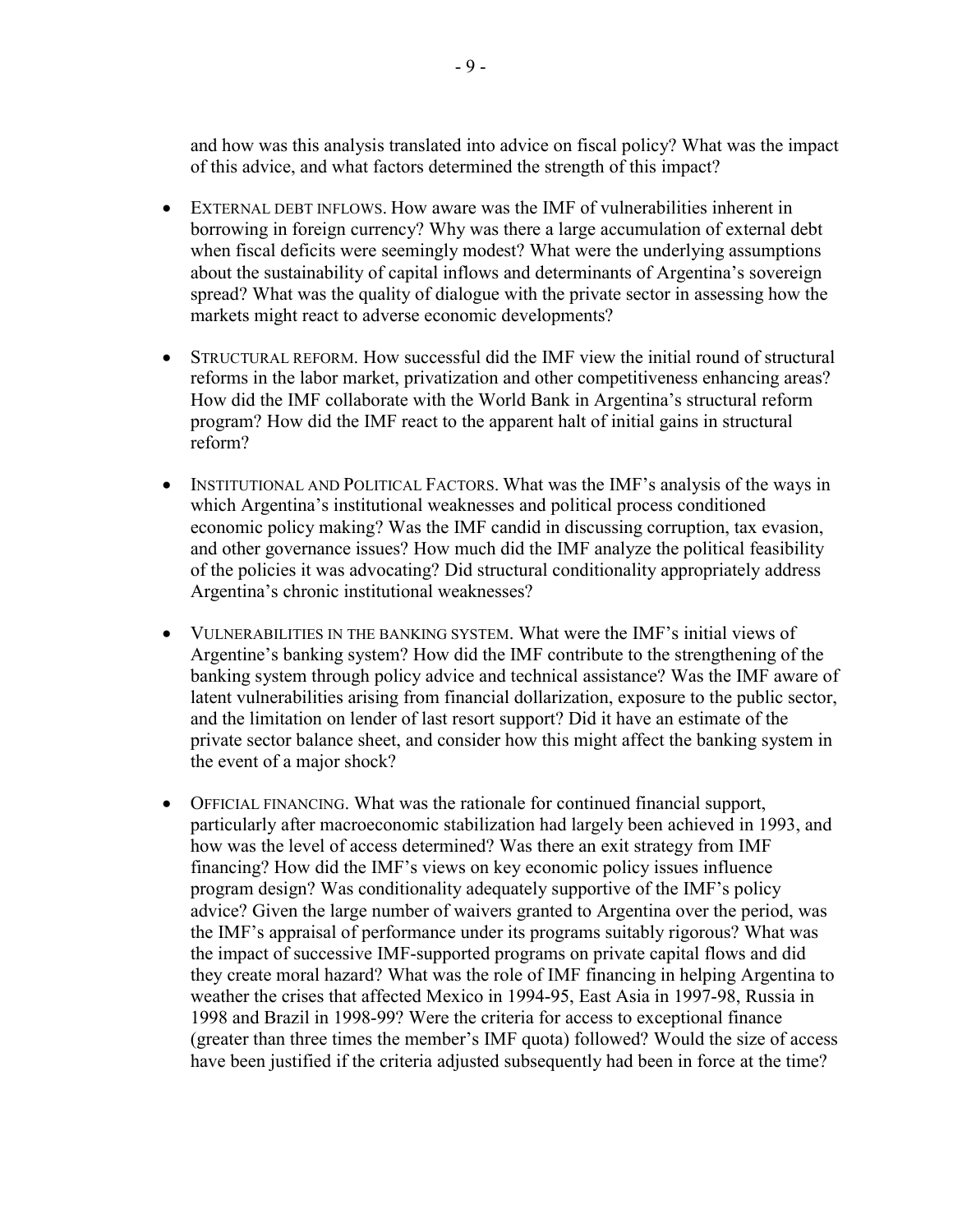- REGIONAL AND GLOBAL FACTORS. Did the IMF adequately take account of events in Brazil and elsewhere in Latin America in formulating its analysis of developments in and prospects for Argentina? Did the IMF attempt to formulate a consistent view of developments across different countries in the region? How did concerns about the implications of a crisis in Argentina for other emerging economies worldwide affect IMF decisions? Were such concerns justified?
- TRANSPARENCY AND DATA DISSEMINATION. Most IMF staff reports related to its Argentina programs, especially in the later years, were released immediately to the public. What impact did this have on the quality of the IMF's policy advice, the candor of the staff's assessments, and market views of developments? Did IMF staff have adequate access to crucial data required to make proper diagnosis?

# **B. The Crisis and Its Immediate Aftermath, 2000- 2002**

When Argentina's ability to access international capital markets underwent a significant deterioration at the end of 2000, the role of the IMF shifted more towards crisis management. At several points in the year that followed, the IMF was faced with a critical dilemma: whether to provide financing, thereby averting a crisis but also prolonging a potentially unsustainable situation; or whether to end its support, thereby unleashing unpredictable consequences which could potentially spread to other emerging market economies. For each of the key decisions, the evaluation will attempt to determine how the IMF viewed this dilemma, and how it attempted to resolve it through the design of the financing and policy package. In addition, it will assess how the decision was reached and whether the alternatives were adequately considered. Here, the evaluation will duly consider the respective roles played by IMF staff, management, and the Executive Board. The following issues regarding the key financing decisions taken during this period merit particular attention:

- THE DECEMBER 2000 DECISION TO PROVIDE EXCEPTIONAL ACCESS. Did Argentina receive financial support beyond its capacity to pay? What was the role of private sector involvement (PSI) in the program, and were the assumptions about the impact of the program in "catalyzing" a reversal of capital outflows reasonable? What were the alternatives, and how were they considered in reaching the decision? Did the decision taken have a reasonable chance of success? Was there a contingency plan?
- THE PROGRAM REVIEW IN MAY 2001. Following its standard procedures, the IMF Board reviewed the Argentina program in May 2001 and decided to continue disbursements, even though, because of the worsening fiscal situation, Argentina was not in compliance with many of the conditions of the program. What considerations entered into this decision? What was the IMF's view of the policy program being pursued at the time, including plans to modify the mechanisms of the convertibility system, the scheme to use taxes and subsidies to reverse the impact of the dollar-peso peg on trade, and plans to swap outstanding debt for longer maturity instruments?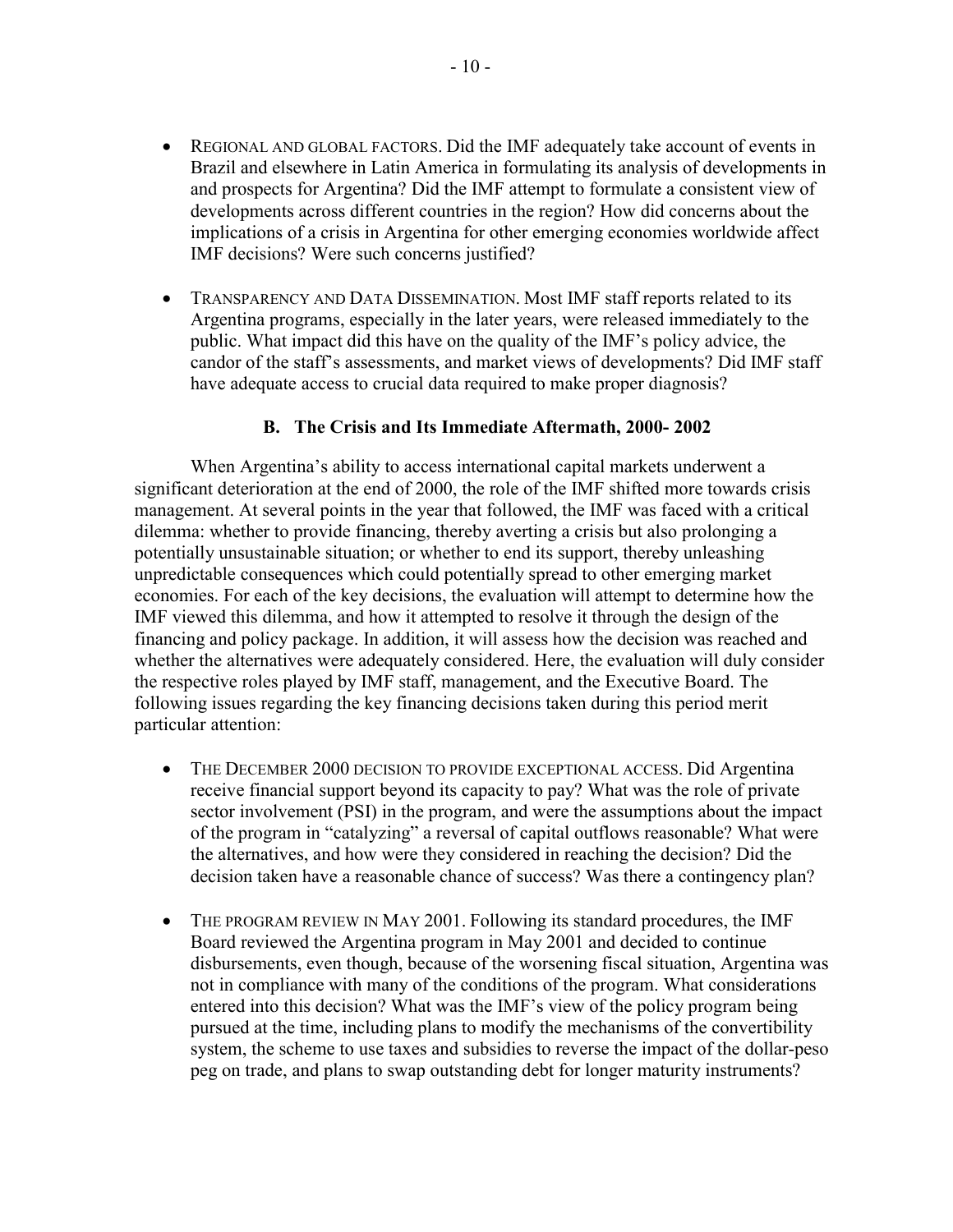- THE SEPTEMBER 2001 DECISION TO AUGMENT THE PACKAGE. What were the objectives of the enlargement, and were they realistic? How did the IMF view the authorities' "zero-deficit law," and what role did this play in the decision? What were the alternatives, and how were they considered in reaching the decision? What was the role of major shareholders in formulating and approving the financing package? Why was the strategy of attempting to encourage a private-sector debt restructuring unsuccessful? Did the package only finance and provide more time for capital flight?
- THE DECEMBER 2001 DECISION TO WITHHOLD FURTHER DISBURSEMENTS. What contributed to the decision to "pull the plug" then? What were the alternatives considered? Could a similar decision have been made at a different date at lower cost? In particular, what was the IMF's view of the attempted debt exchange, and why were disbursements halted before the second stage of the exchange could be completed? Should the IMF have pursued a different approach to private sector involvement, which could have averted the default? What was the nature of the IMF's involvement in the subsequent controversial measures taken by the authorities in early 2002? How did the actual consequences of the default and devaluation compare to the staff's expectations?

# **IV. THE METHODOLOGY AND TIMELINE OF THE EVALUATION**

The purpose of this evaluation is to understand the factors that determined IMF decisions during the period under review and, based on this analysis, to draw relevant lessons as to how the IMF's policies and procedures could be improved. The evaluation will rely on the IMF's internal and published documents to assess the evolution of institutional views and analysis. This will be supplemented by interviews with IMF staff, officials of the Argentine government and central bank, and other key decision makers in the IMF, its shareholder governments and the private sector; a review of the academic literature and public discussion; and analyses of data, including a detailed review of fiscal accounts, comparative analysis of fiscal policy between Argentina and other emerging market economies, assessment of macroeconomic projections in program documents, and a simulation of debt dynamics. In order to obtain a broad perspective on issues, views will also be sought from academic and private-sector experts in North and South America, Europe and Asia, as well as interested parties in civil society.

In addressing the questions and issues identified in this paper, we recognize that any economic outcome is a result of a complex sequence of decisions that are made subject to available information and exogenous factors (see Figure 3 for a schematic representation of stages and elements of decision making in economic policy).<sup>3</sup> This means that it is often not possible to ascribe responsibility to any one decision; establishing accountability is even more difficult. For analytical ease and convenience, therefore, the evaluation will be guided by the

 $\overline{a}$ 

 $3$  Figure 3 is only illustrative; it is not meant to be an exact representation of the complex decision making tree.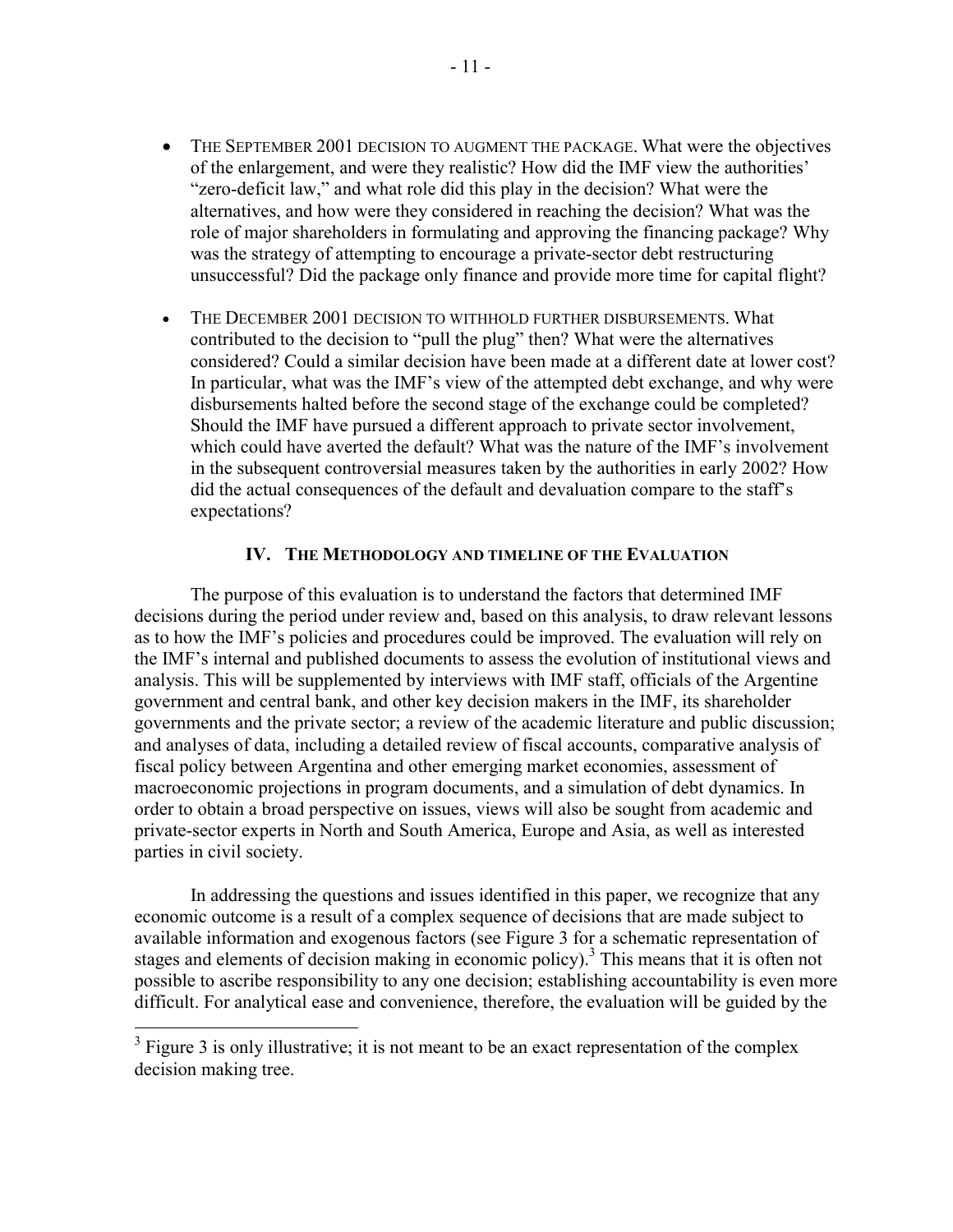following criteria at each stage, by taking available information, exogenous factors, and the policies followed by the authorities as given:

(i) At stage one: whether the IMF's diagnosis incorporated all the relevant information available at the time and was based on reasonable macroeconomic forecasts;

(ii) At stage two: whether additional information would have led to a different (and more accurate) diagnosis;

(iii) At stage three: whether the IMF's available instruments (i.e., surveillance and financing facilities) were used in a way that maximized their impact;

(iv) At stage four: whether program-related decisions correctly considered all relevant factors, including available alternatives and the risks they entailed; and

(v) At stage five: whether different instruments or decisions might have led to a superior outcome.

By their very nature, some of our judgments would require use of counterfactual analysis, and any conclusions drawn from such analysis can only be tentative. Even so, with these limitations in mind, we anticipate that the approach to evaluation proposed here will enable us to identify specific areas in which there is room for improvement in the IMF's practices and procedures.

Comments on this paper and inputs relating to the substance of the issues raised therein are welcome and should be submitted through the IEO's website (www.imf.org/ieo) or by email (ieo $\omega$ imf.org). It is expected that the evaluation report will be drafted toward the end of the year and will be released to the public, following discussion by the IMF Executive Board, sometime in 2004.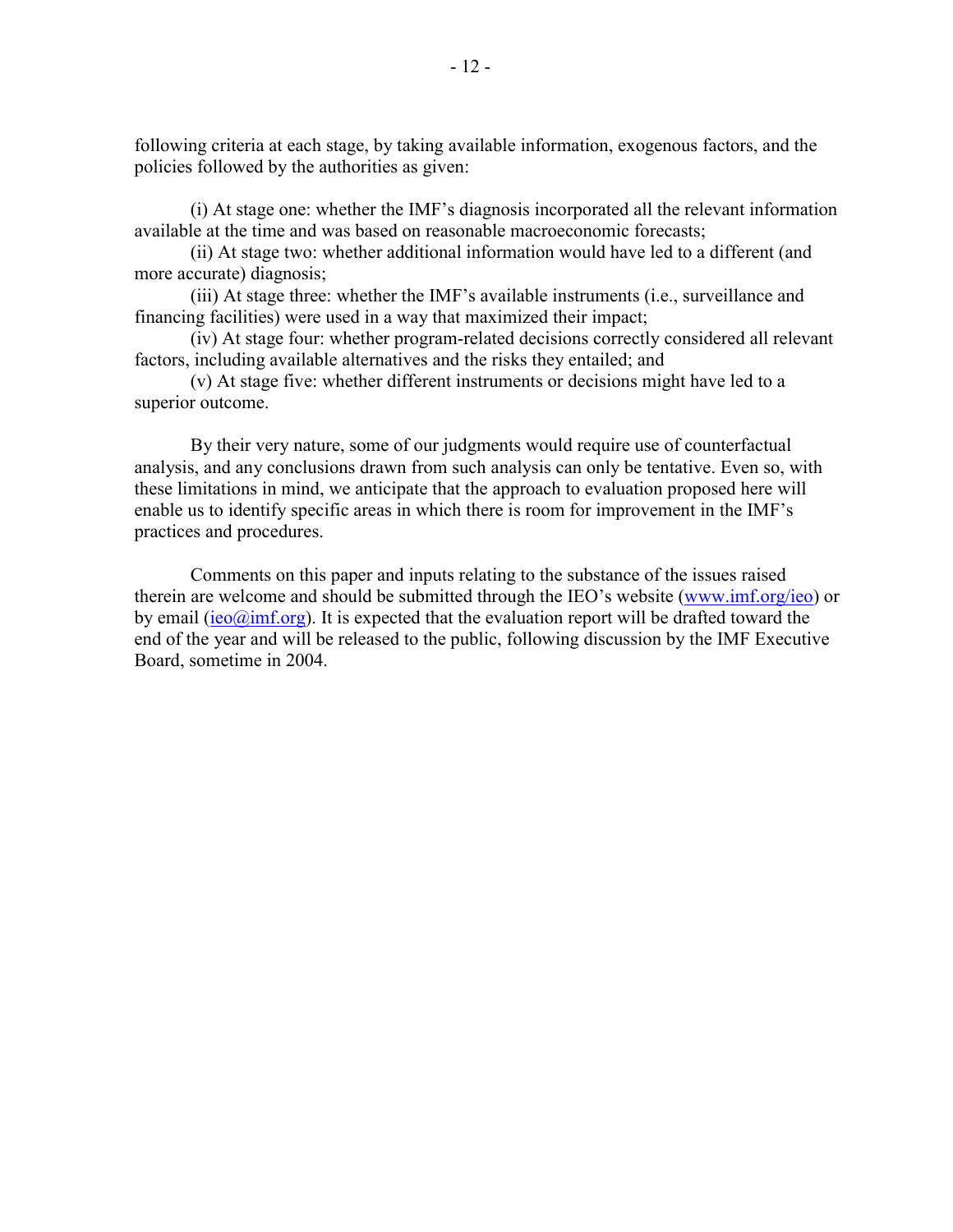

#### **Figure 3. Schematic Representation of Stages and Elements of Decision Making**

- 13 -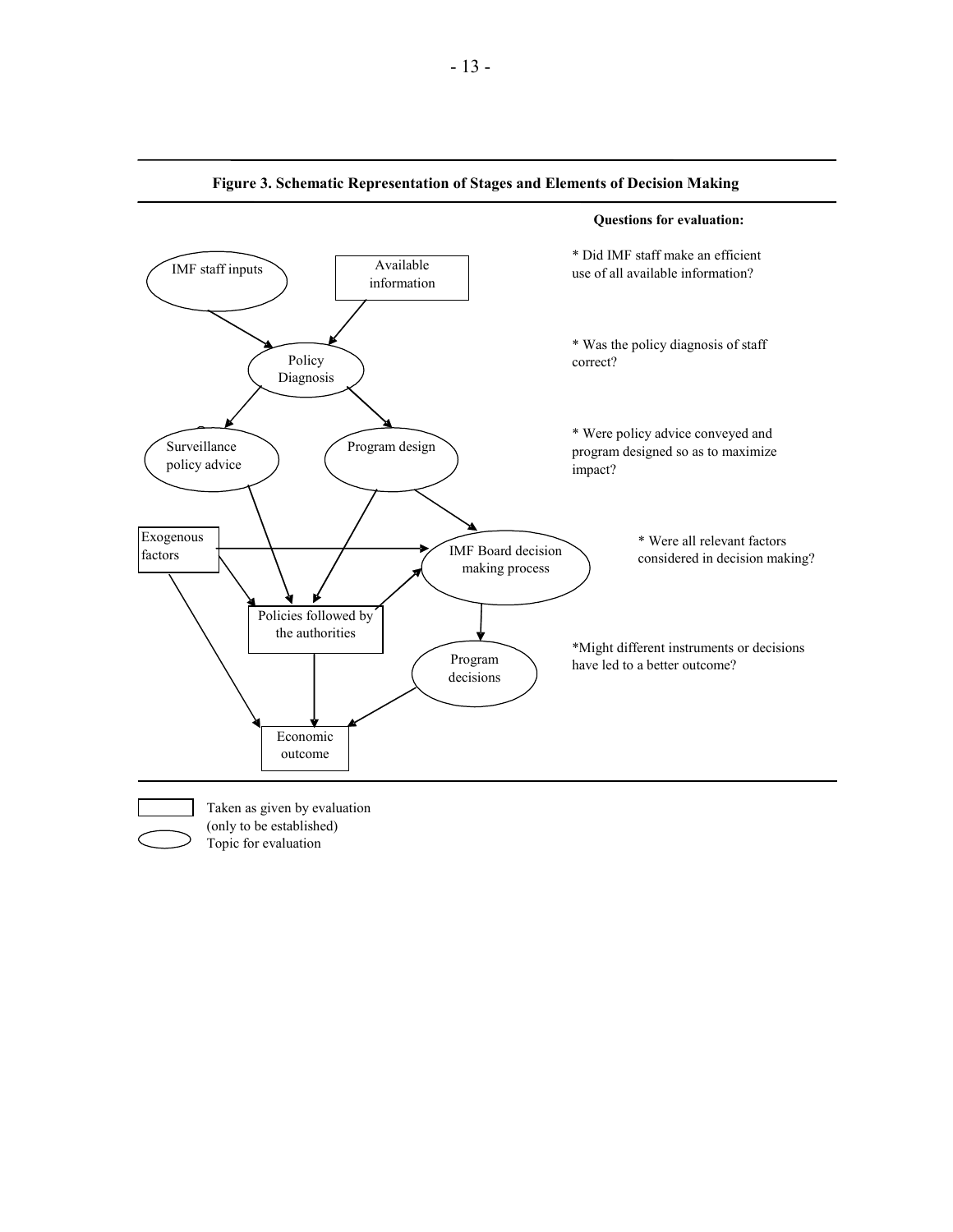#### **BIBLIOGRAPHY**

- Allen, Mark, 2003, "Some Lessons from the Argentine Crisis: A Fund Staff View," in *The Crisis That Was Not Prevented*, edited by Jan Joost Teunissen and Age Akkerman (The Hague: Forum on Debt and Development), pp. 120-150.
- Antonelli, Eduardo, 2002, "La Inflación en la Argentina: Análisis y Evidencia Empírica, 1900-2000," paper presented at the conference XXVII Reunion Annual de la Asociación Argentina de Economía Política, Tucuman, November.
- Artana, Daniel, Ricardo López Murphy and Fernando Navajar, 2003, "A Fiscal Policy Agenda," in *After the Washington Concensus: Restauring Growth and Reform in Latin America*, edited by Pedro Pablo Kuczynski and John Williamson (Washington: Institute for International Economics), pp. 75-101.
- Arriazu, Ricardo Héctor, 2003, *Lecciones de la Crisis Aregentina: Bases Programáticas para un Esquema de Desarrollo Sustentable* (Buenos Aires: El Ateneo).
- Blejer, Mario I., Alejandro Henke, and Eduardo Levy-Yeyati, 2002, "The Argentine Crisis: Issues for Discussion," paper presented at the workshop "The Argentine Crisis," Cambridge, Massachusetts, National Bureau of Economic Research, November 26.
- Boughton, James, 2001, *Silent Revolution: The International Monetary Fund, 1979-1989* (Washington: International Monetary Fund).
- Bulacio, José and Hugo Ferullo, 2001, "El Déficit Fiscal en Argentina y sus Consecuencias Macroeconómicas," unpublished, Universidad Nacional de Tucuman.
- Caballero, Ricardo, and Rudiger Dornbusch, 2002, "Argentina: A Rescue Plan That Works," unpublished, Massachusetts Institute of Technology.
- Corrales, Javier, 2002, "The Politics of Argentina's Meltdown," *World Policy Journal*, Fall, pp. 29-42.
- Calvo, Guillermo A., 1998, "Capital Flows and Capital-Market Crises: The Simple Economics of Sudden Stops," *Journal of Applied Economics*, Vol. 1 (November), pp. 35-54.
- Cavallo, Domingo, and Joaquin A. Cottani, 1997, "Argentina's Convertibility Plan and the IMF," *American Economic Review*, Vol. 87 (May), pp. 17-22.
- Curia, Eduardo L., 1997, *La Convertibilidad y sus Desvios. Entre el Modelo y el Programa*  (Buenos Aires: Centro de Análisis Social y Económico).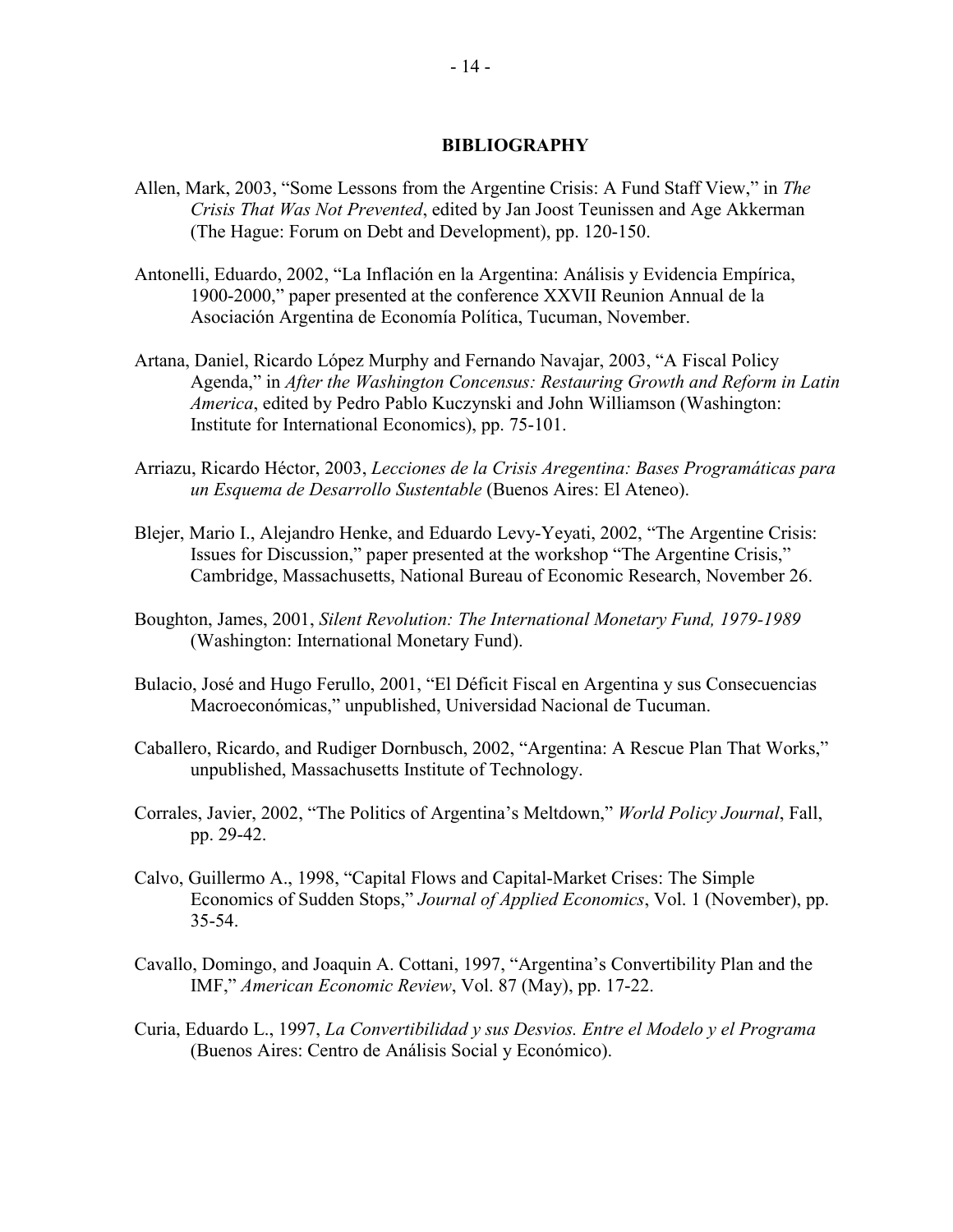- Conesa, Eduardo, 2000, *Qué Pasa en la Economía Argentina* (Buenos Aires, Bogotá, Caracas, and Mexico City: Ed. Macchi).
- De Beaufort Wijnholds, J. Onno, 2003, "The Argentine Drama: A View from the IMF Board," in *The Crisis That Was Not Prevented*, edited by Jan Joost Teunissen and Age Akkerman (The Hague: Forum on Debt and Development), pp. 101-119.
- De la Torre, Augusto, Augusto Eduardo Levy Yeyati, and Sergio L. Schmukler, 2002, "Argentina's Financial Crisis: Floating Money, Sinking Banking," unpublished, World Bank.

\_\_\_\_\_\_, 2003, "Living and Dying with Hard Pegs: The Rise and Fall of Argentina's Currency Board," *Economia,* forthcoming.

- Edwards, Sebastian, 2002, "The Argentine Debt Crisis of 2001-2002: A Chronology and Some Key Policy Issues," unpublished, University of California, Los Angeles.
- Escudé, Guillermo and Andrew Powell, 2001, "The Argentine Fixed Exchange Rate System: The First 10 Years," paper presented at the IMF Seminar "Exchange Rate Regimes: Hard Peg or Free Floating?*"*
- Escudé, Guillermo, 2002, "The Great Exchange Rate Debate After Argentina," Working Paper No.9257, National Bureau of Economic Research.
- Feldstein, Martin, 2002, "Argentina's Fall: Lessons from the Latest Financial Crisis," *Foreign Affairs*, Vol. 81 (March/April), pp. 8-14.
- Frenkel, Roberto, 2003, "Globalización y crisis finacnieras en América Latina," CEDES, Buenos Aires.
- Fundación de Investigaciones Económicas Latinoamericanas (FIEL), 1999, "Productivity, Competitiveness and Economic Reforms in Argentina: Was It Enough?" Buenos Aires.
- González Fraga, Javier, 2002, "Convertibility and the Argentine Banking Crisis," paper presented at the conference "Russia and Argentina: Lessons from the Experience," Moscow, November.
- Hanke, Steve H, and Kurt Schuler, 2002, "What Went Wrong in Argentina?" *Central Banking Journal*, Vol. 12, Number 3.
- Hausmann, Ricardo, 2001, "After 10 Years of Convertibility Should Argentina Move to Greener Pastures?" paper presented at the conference organized by the Banco Central de la Republica Argentina, Buenos Aires.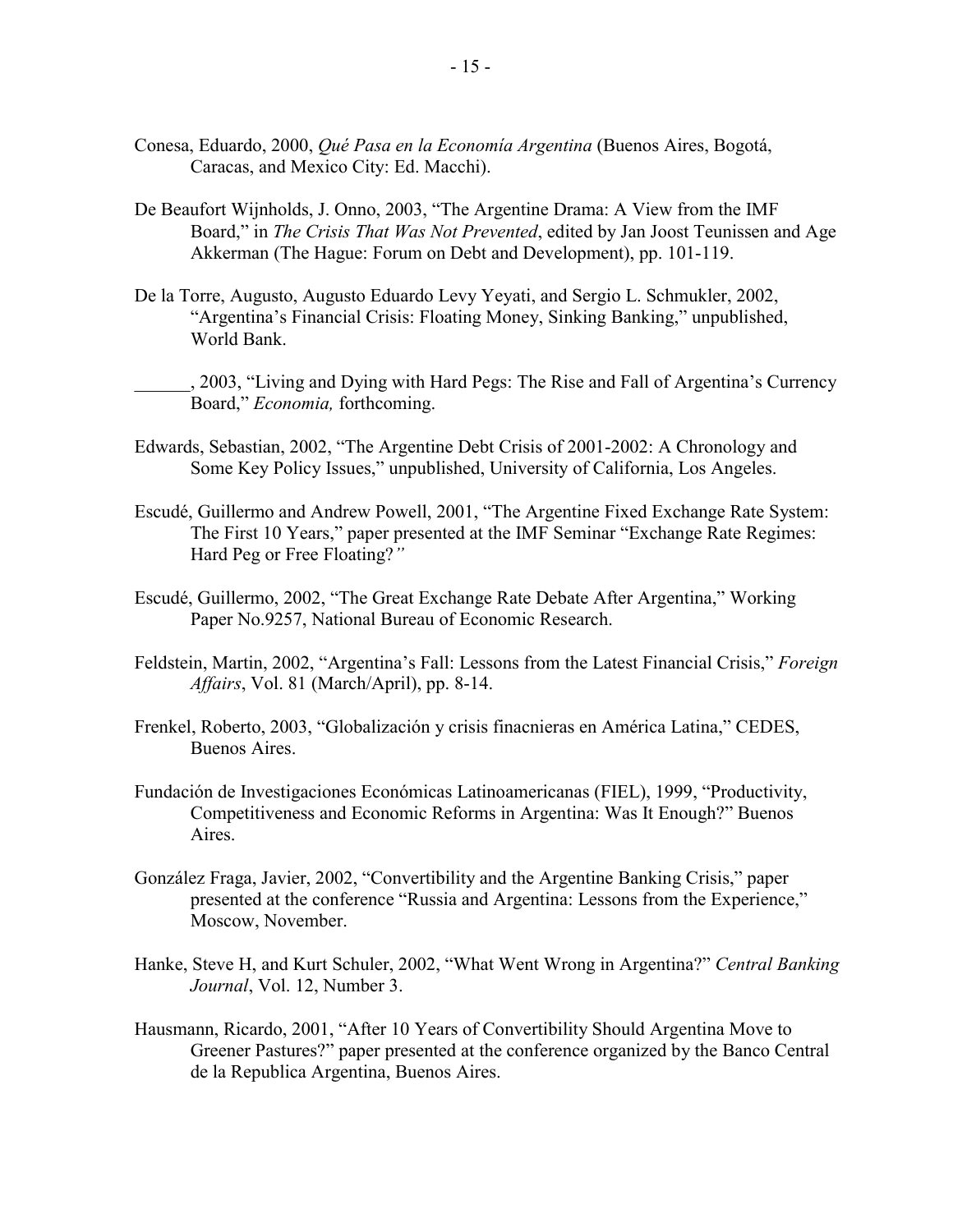- Hausmann, Ricardo, and Andrés Velasco, 2002, "The Argentine Collapse: Hard Money's Soft Underbelly," unpublished, Kennedy School of Government, Harvard University.
- Krueger, Anne, 2002, "Crisis Prevention and Resolution: Lessons from Argentina," paper presented at the conference "The Argentina Crisis," Cambridge, Massachusetts, National Bureau of Economic Research, July 17.
- Lagos, Martin, 2002, "The Argentine Banking Crisis 2001-2002," report prepared for the Argentine Bankers Association.
- Llach, Juan, 2001, "Un Nuevo Contrato Fiscal Federal. Una Reforma para Mejorar la Competitividad, la Correspondencia Fiscal, el Federalimo y la Democracia Representativa," unpublished, IAE, Universidad Austral.
- Machinea, Jose Luis, 2002, "Currency Crisis: A Practitioner's View," paper presented at the Brookings Trade Conference, Washington, Brookings Institution, May.
- McCndless, George, M. Florencia Gabrielli, and M. Josefina Ouillet, 2002, "Determinando las Causas de las Corridas Bancarias en Argentina durante 2001," unpublished, Banco Central de la Republica Argentina, Buenos Aires.
- Moras, Ireneo, 2001, "Estabilidad de Precios y Crecimiento Sostenido: Convertibilidad Más Flexible o Meta Inflacionaria," unpublished, UADE.
- Mussa, Michael, 2002, "Argentina and the Fund: From Triumph to Tragedy," Policy Analyses in International Economics No. 67 (Washington: Institute for International Economics).
- O'Connell, Arturo, 2002, "The Recent Crisis of the Argentine Economy: Some Elements and Background," paper presented at the METU Conference, Ankara, September.
- Perry, Guillermo, and Luis Servèn, 2002, "The Anatomy and Physiology of a Multiple Crisis: Why Was Argentina Special and What Can We Learn from It?" Latin America and Caribbean Regional Office, World Bank.
- Powell, Andrew, 2002, "The Avoidable Argentine Crisis: Bad Luck, Bad Economics, Bad Politics, Bad Advice," paper presented at the Brookings Trade Conference, Washington, Brookings Institution, May.
- Rial, Osvaldo H., 2001, *La Dictadura Económica. Testimonios de un Industrial* (Buenos Aires: Galerna).
- Rodriguez, Carlos A., Javier Bolzico, Pablo Druck, Alejandro Henk, José Rutman, Walter Sosa Escudero, and Streb Jorge, 2001, "Credit Constraints Facing Firms in Argentina," unpublished, CEMA.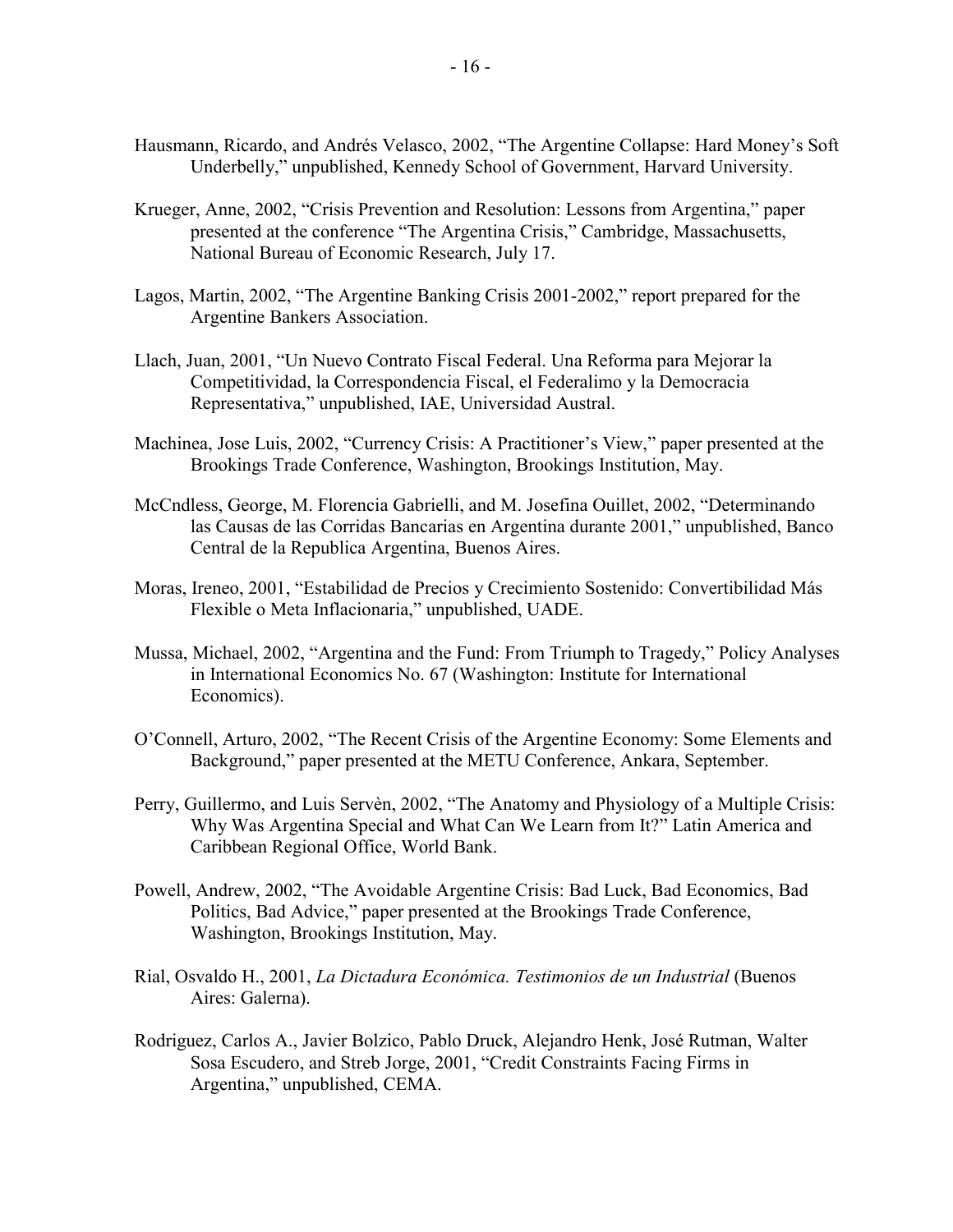- Rodriguez, Carlos A. and Javier Ortiz, 2001, "*Nuevas Perspectivas sobre los Efectos de las Políticas Monetarias y Fiscales en un Régimen de Tipo de Cambio Fijo: Interacciones entre el Riesgo País y el Nivel de Reservas Internacionales*," CEMA.
- Rodrik, Dani, 2002, "Reform in Argentina, Take Two. Trade Rout," *The New Republic*, January 2.
- Rossi, C. E. Rodolfo, 2003, *El Colapso de la Convertibilidad Monetaria* (Buenos Aires: Ed. Dunken).
- Teijeiro, Mario, 1996, *La política Fiscal Durante la Convertibilidad*, Centro de Estudios Públicos, Buenos Aires.
- , 2001, "Una Vez Más, la Política Fiscal," Centro de Estudios Públicos, Buenos Aires.
- Teunissen, Jan Joost and Age Akkerman (eds.), 2003, *The Crisis That Was Not Prevented* (The Hague: Forum on Debt and Development).
- Tietmeyer, Hans, Luis Angel Rojo, John Crow, Andrew Crockett, 2002, "Economic and Financial Issues Facing Argentina," Report to the Government of Argentina and the IMF by a Panel of Independent Advisers.
- United States Congress, Joint Economic Committee, 2003. "Argentina's Economic Crisis: Causes and Cures," Washington, June.
- World Bank, Latin America and Caribbean Regional Office, 2002, "Argentina: What Happened? A Retrospective Review," unpublished.
- Weisbrot, Mark, and Dean Baker, 2002, "What Happened to Argentina?" Briefing Paper, Center for Economic and Policy Research.